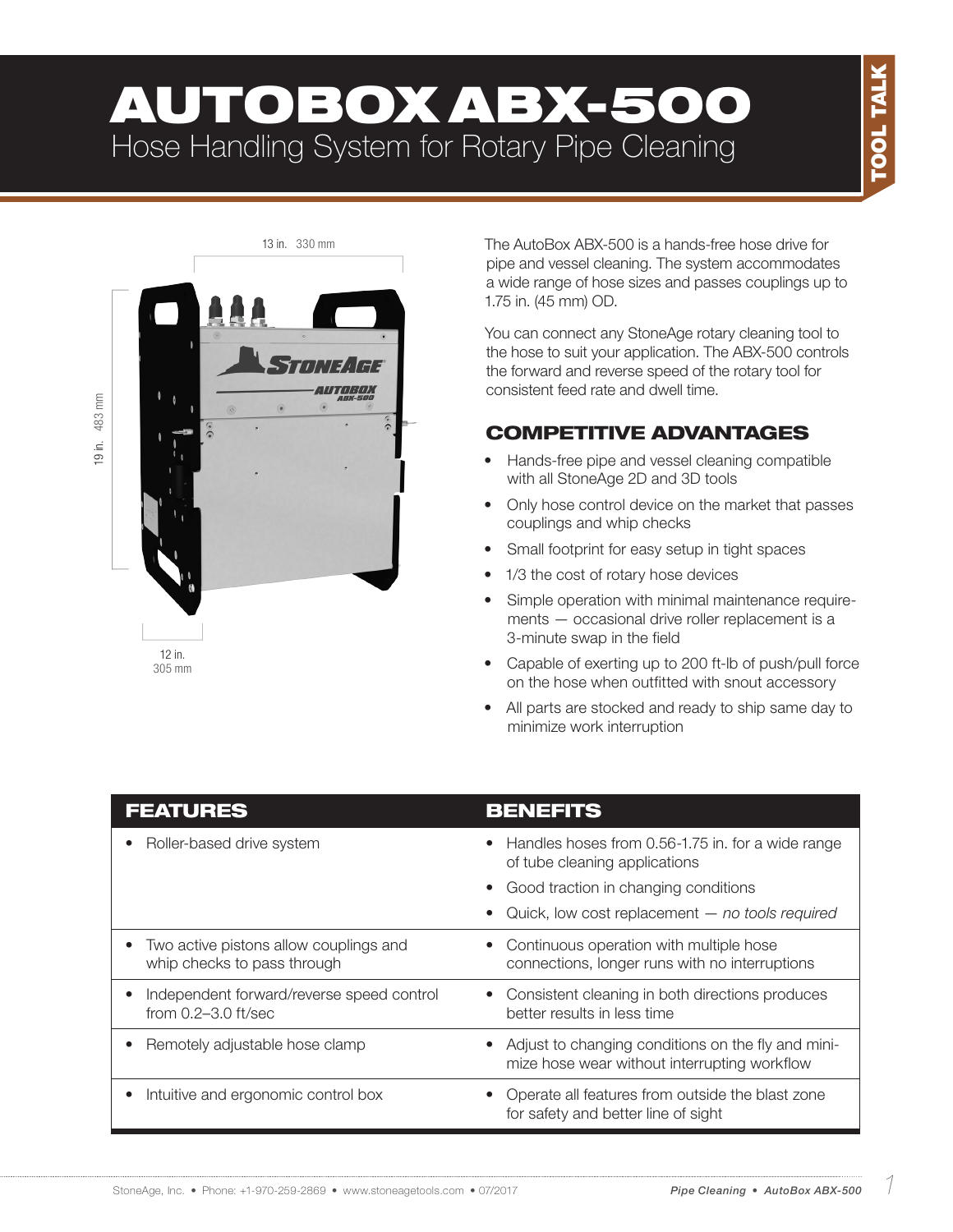

## AUTOBOX ABX-500 OVERVIEW

#### **CONSIDERATIONS**

- What size hose and rotary tool will be used?
- How do you plan to anchor the AutoBox ABX-500?
- Do you need a backout preventer? *A backout preventer should always be used with the ABX-500.*

#### OTHER INFORMATION

- You can use an AutoBox ABX-500 coupled with a StoneAge rotary tool to replace a Rotary Hose Device in applications where a rotary tool performs well.
- The ABX-500 is designed to retard the pull produced by the rotary tool, creating a consistent feed rate for the hose. It is possible to use the ABX-500 to push the hose, but only when using a snout between the AutoBox and the pipe.
- We recommend Badger tools for pipes with elbows and BJV, Raptor, or Gopher tools for straight pipe runs
- The ABX-500 can operate vertically with 2D and 3D tools for vessel cleaning.
- The ABX-500 can also be used to push/pull lengths of rigid lance/pipe. Contact StoneAge customer service for assistance configuring the system for this type of use.

#### ANCHORING OPTIONS

The AutoBox is designed with multiple mounting points to support a wide variety of anchoring options, as illustrated below. Custom anchoring systems are available.







#### TOOL SPECIFICATIONS

| <b>MODEL</b>                    | <b>ABX-500-V2</b>                                          |  |
|---------------------------------|------------------------------------------------------------|--|
| <b>Push/pull Force</b>          | Up to $200$ lbs $90$ kg                                    |  |
| <b>Hose Feed Rate</b>           | 1-30 ft/min $0.3-9.1$ m/min                                |  |
| <b>Hose Retract Rate</b>        | 20-30 ft/min 6.0-9.1 m/min                                 |  |
| <b>Hose OD Size</b>             | $0.56 - 1.75$ in. 14-45 mm                                 |  |
| <b>Max. Coupling Size</b>       | 1.75 in. $45 \text{ mm}$                                   |  |
| <b>Max. Air Supply Pressure</b> | 100 psi (0.7 MPa)                                          |  |
| <b>Max. Air Consumption</b>     | 70 cfm (.03 m3/s) at 100 psi (0.7 MPa)                     |  |
| <b>Dimensions</b>               | 19 in. H x 13 in. W x 12 in. D<br>483 mm x 330 mm x 305 mm |  |
| Weiaht                          | 90 lbs 41 kg                                               |  |

*Visit our website for tool resources including operation and maintenance videos:* 

WWW.STONEAGETOOLS.COM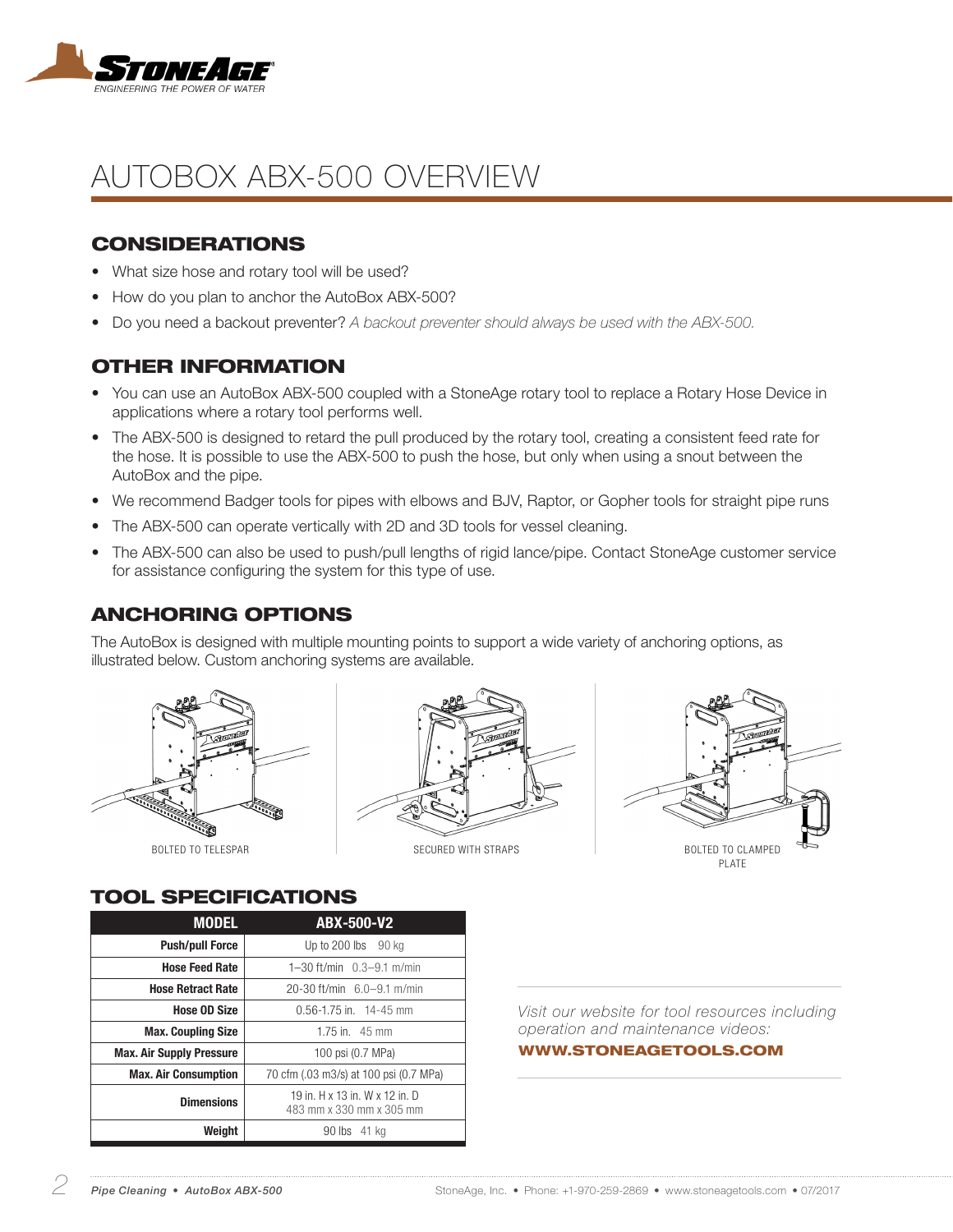## AUTOBOX ABX-500 CONFIGURATION



#### A complete AutoBox ABX-500 configuration includes the following components:

- 1. ABX-500 hose tractor
- 2. Control box

#### The following items may also be requested:

- Backout preventer
- Snout kit
- **Optional anchors**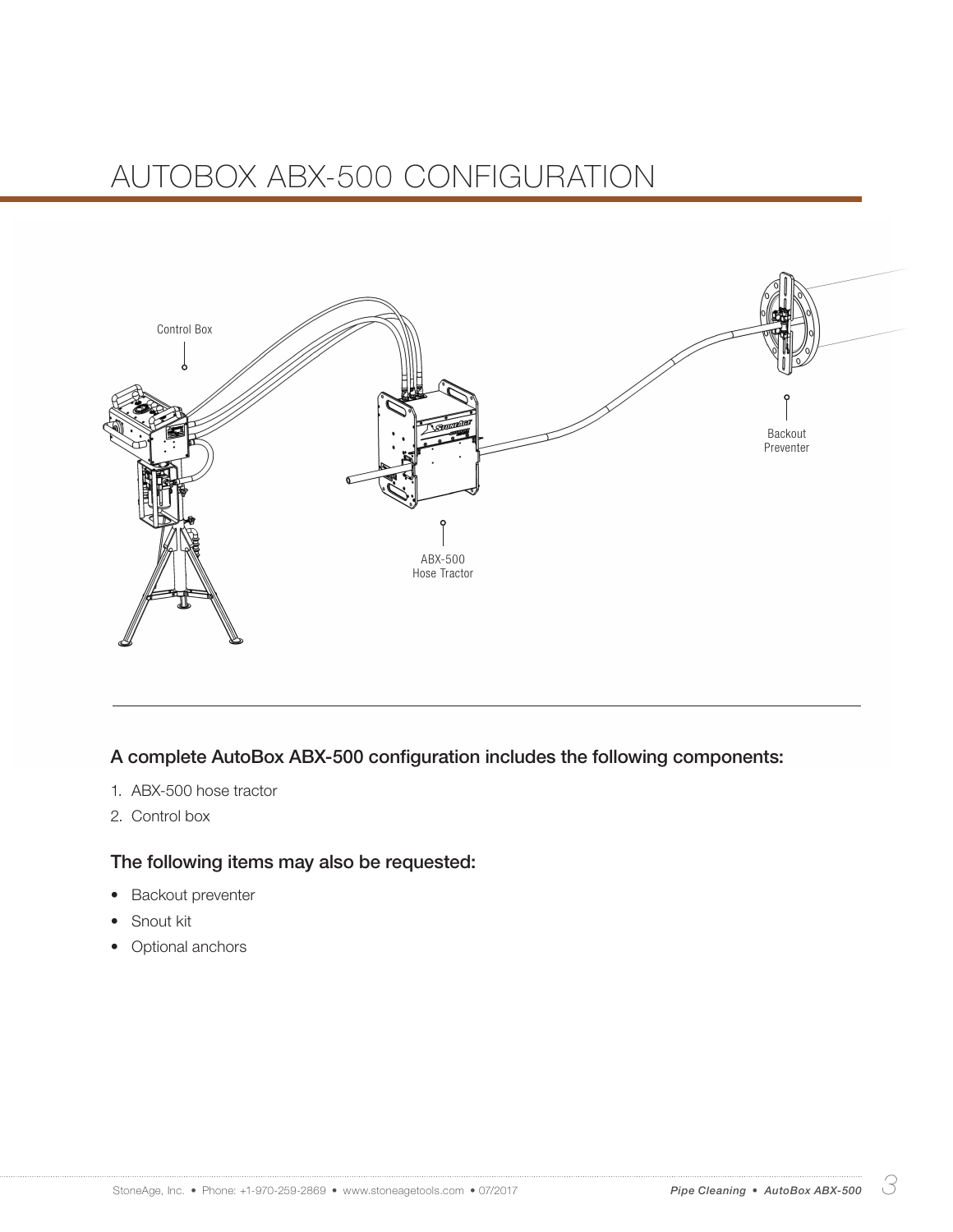

## AUTOBOX ABX-500 CONFIGURATION

### ORDERING THE BASE PACKAGE

StoneAge offers a preconfigured base package for the AutoBox ABX-500 that can be ordered in a single Part ID. The ABX-500 base package includes: 1. AutoBox ABX-500 hose tractor, 2. Two sets of rollers, 3. Control box.

The following table shows the configuration of the ABX-500 base package:

| <b>PACKAGE CONTENTS</b>                                                                                                                             | <b>PACKAGE PART ID</b> |
|-----------------------------------------------------------------------------------------------------------------------------------------------------|------------------------|
| 1 x ABX-500-V2 Hose tractor<br>1 x ABX 547 Drive roller assembly (1" groove)<br>1 x ABX 548 Drive roller assembly (1.25" groove)<br>1 x Control box | ABX-500-V2-PKG         |

\*Actual Part ID will depend on size

For questions or help with a specific application, configuration or tool repairs, please contact StoneAge Customer Service.

### ORDERING BY LINE ITEM

A complete AutoBox ABX-500 system can be configured by line item by following the steps outlined below. Contact StoneAge customer service for questions about specific applications.

### STEP1 \**HOSE TRACTOR**

The AutoBox ABX-500-V2 comes with a set of drive rollers (1" groove) installed. Additional rollers can be purchased separately.

| <b>PART ID</b> |  |  |
|----------------|--|--|
| ABX-500-V2     |  |  |



## STEP 2 \ **CONTROL BOX**

The control box facilitates remote operation of all functions of the ABX-500 and comes supplied with air hoses. The CB-ABX is designed to be portable and ergonomic.

> CONTROL BOX PART ID CB-ABX